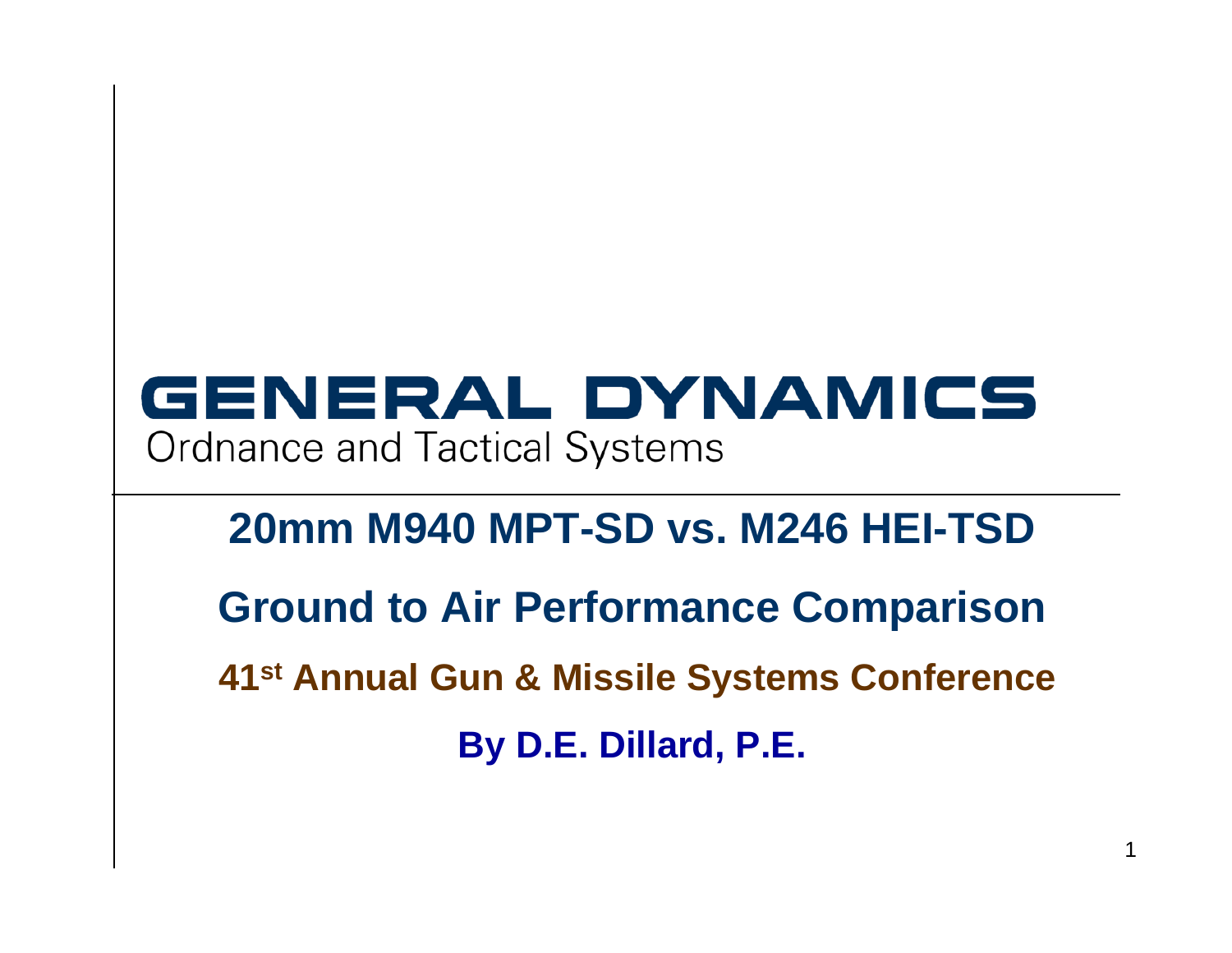

# **Table of Contents**

- Cartridge Comparisons
- Performance Comparisons
- M940 Capabilities
- Summary

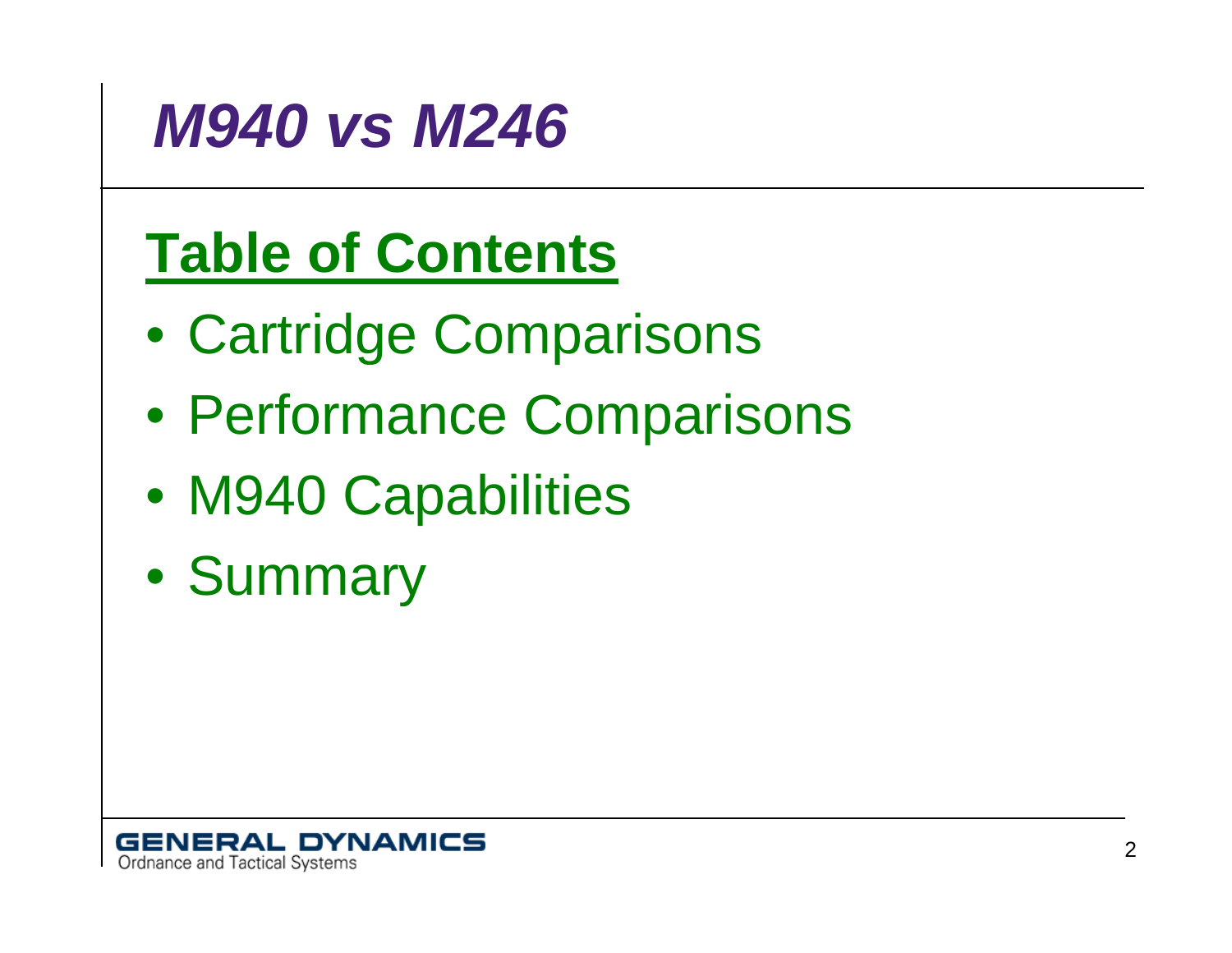#### *20mm MPT-SD, M940 CARTRIDGE DESCRIPTION*

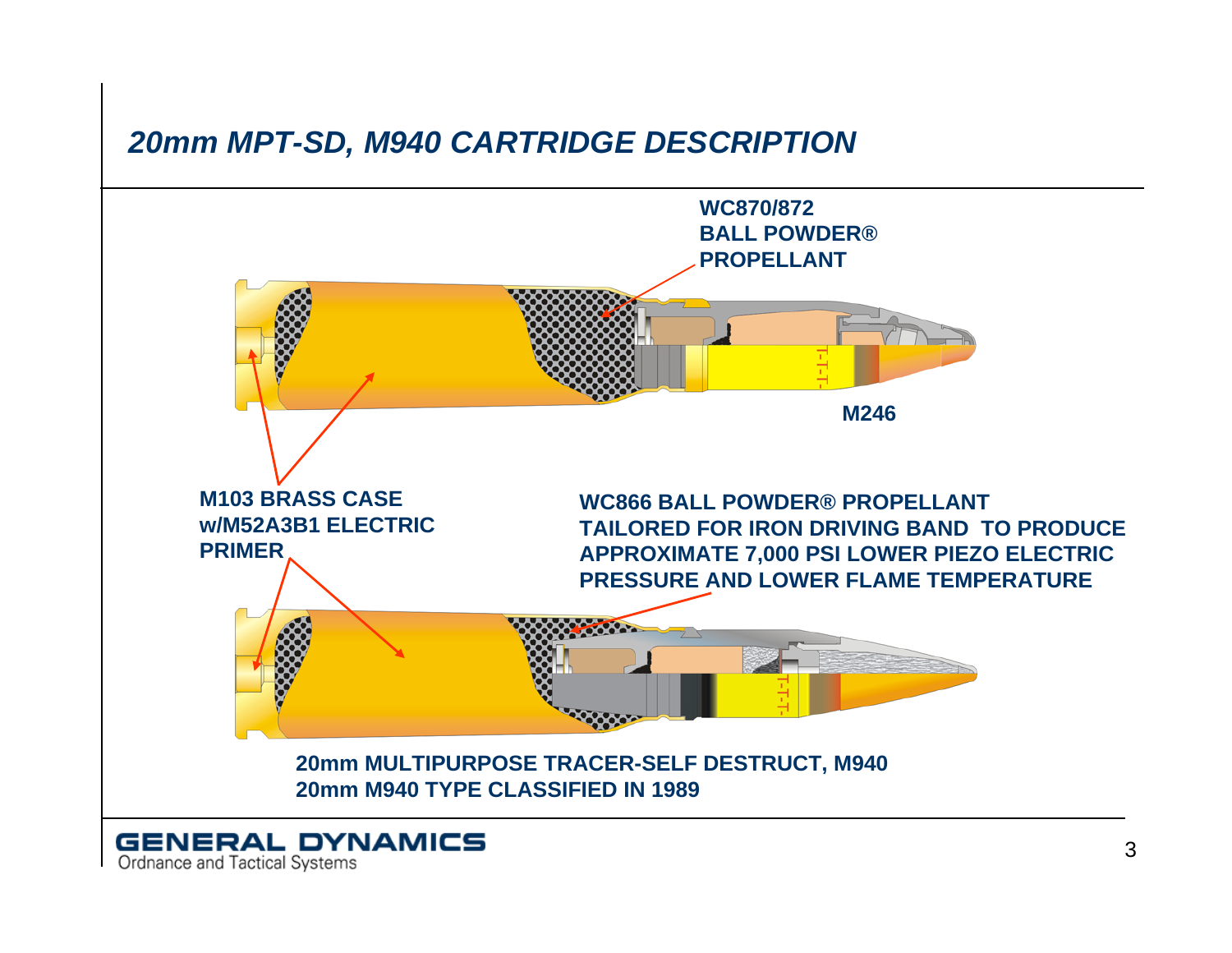### *20mm M940 PROJECTILE DESCRIPTION*

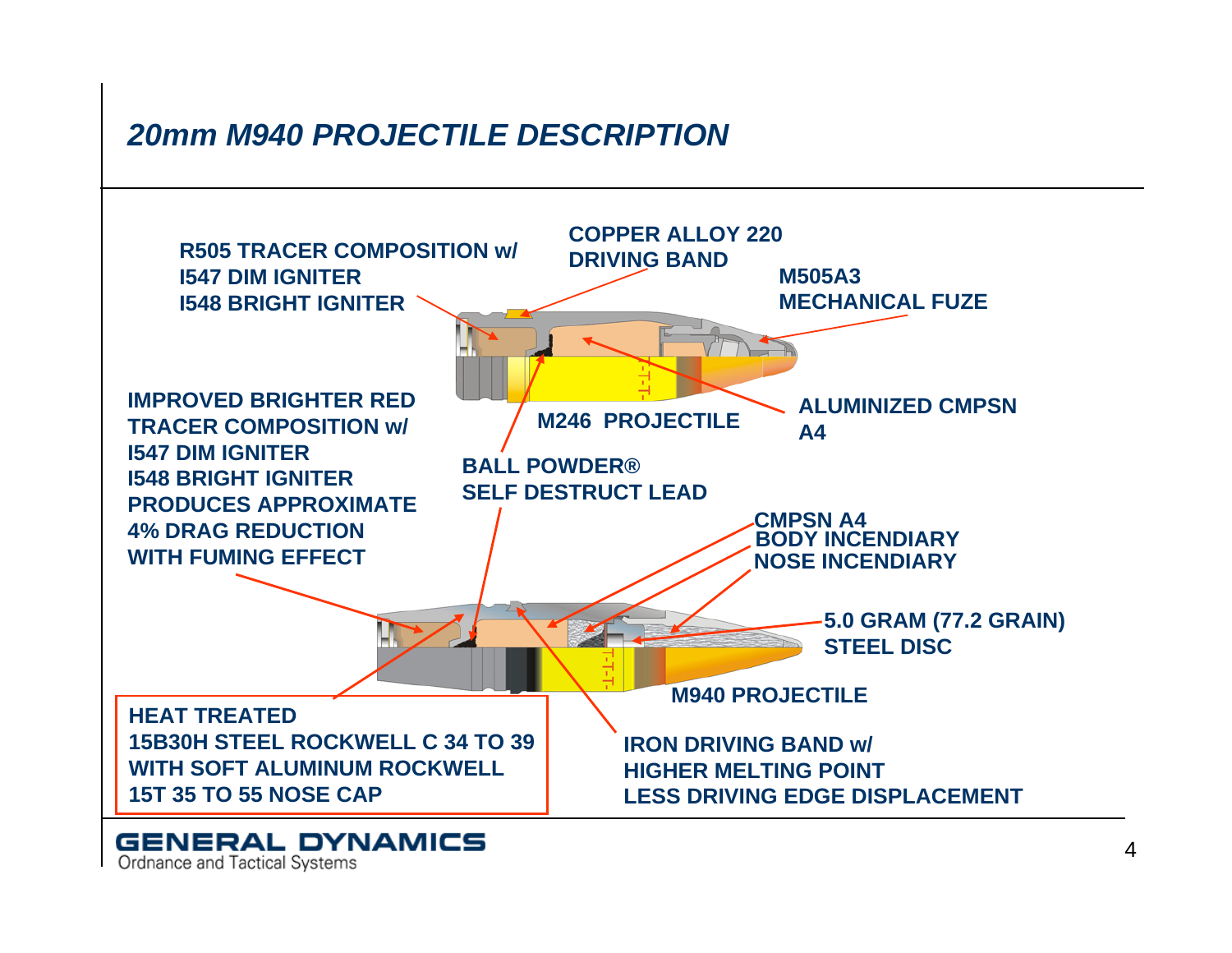### *20mm M940/M246 BALLISTIC PERFORMANCE COMPARISON*

| <b>SPECIFICATION</b><br><b>REQUIREMENT</b>                                                               | <b>M246</b><br><b>MIL-C-60678</b> | <b>M940</b><br><b>MIL-C-70793</b>                  | <b>COMMENT</b>                                                                                              |
|----------------------------------------------------------------------------------------------------------|-----------------------------------|----------------------------------------------------|-------------------------------------------------------------------------------------------------------------|
| <b>Fragmentation</b><br>Ten plate Array (.080<br>inch followed by<br>9each .040 inch 8.0<br>inch spacing | $\sim$                            | <b>Minimum 8</b><br>perforations in<br>tenth plate | Large M940 projectile body<br>fragments carry effectiveness<br>deep into threat                             |
| <b>Armor Penetration</b><br>3/8 inch RHA $@$ 45 $^{\circ}$<br>$R_{50}$                                   | $\blacksquare$                    | 547 Yards<br>minimum<br>(1640 ft)                  | <b>M940 Armor Penetration</b><br>performance exceeded<br>requirement. Effective at<br>1094 yards (3,282 ft) |

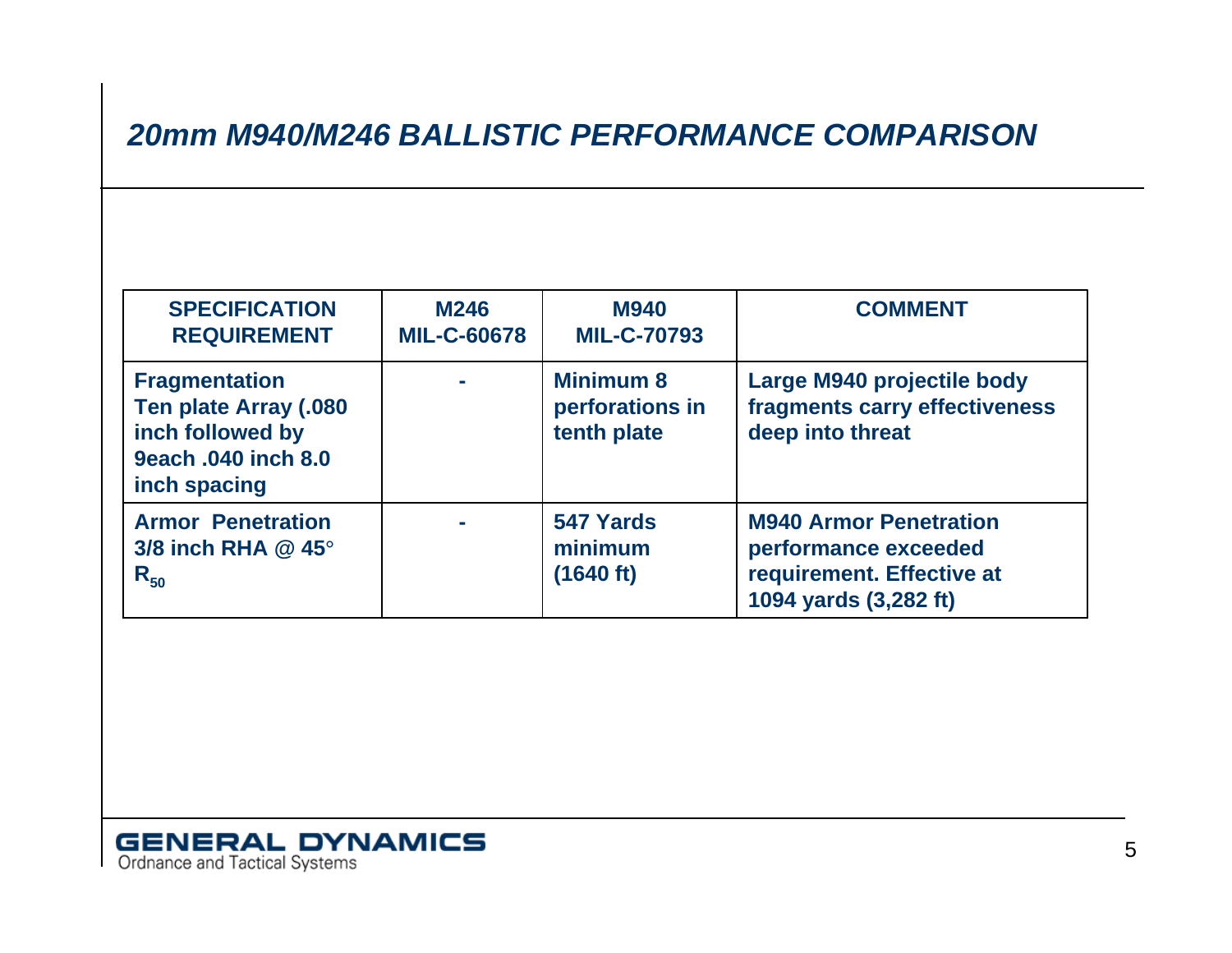#### *20mm M940 PROJECTILE TIME AT RANGE*

| <b>RANGE</b><br><b>METERS</b> | <b>M940</b><br><b>TIME TO RANGE</b><br><b>SECONDS</b> | <b>M246</b><br><b>TIME TO</b><br><b>RANGE</b><br><b>SECONDS</b> | <b>M940</b><br><b>TIME AT RANGE</b><br><b>DELTA</b><br><b>SECONDS</b> |
|-------------------------------|-------------------------------------------------------|-----------------------------------------------------------------|-----------------------------------------------------------------------|
| 1000                          | 1.2651                                                | 1.4537                                                          | $-0.1886$                                                             |
| 1500                          | 2.2558                                                | 2.829                                                           | $-0.5732$                                                             |
| 1800                          | 3.065                                                 | 3.8782                                                          | $-0.8132$                                                             |
| 2000                          | 3.69                                                  |                                                                 |                                                                       |

*M940 CAN EFFECTIVELY ENGAGE INCOMING THREAT AT GREATER DISTANCE 3.8 SECOND MINIMUM AVERAGE BURN TIME TO SELF DESTRUCT = GREATER RANGE FOR M940*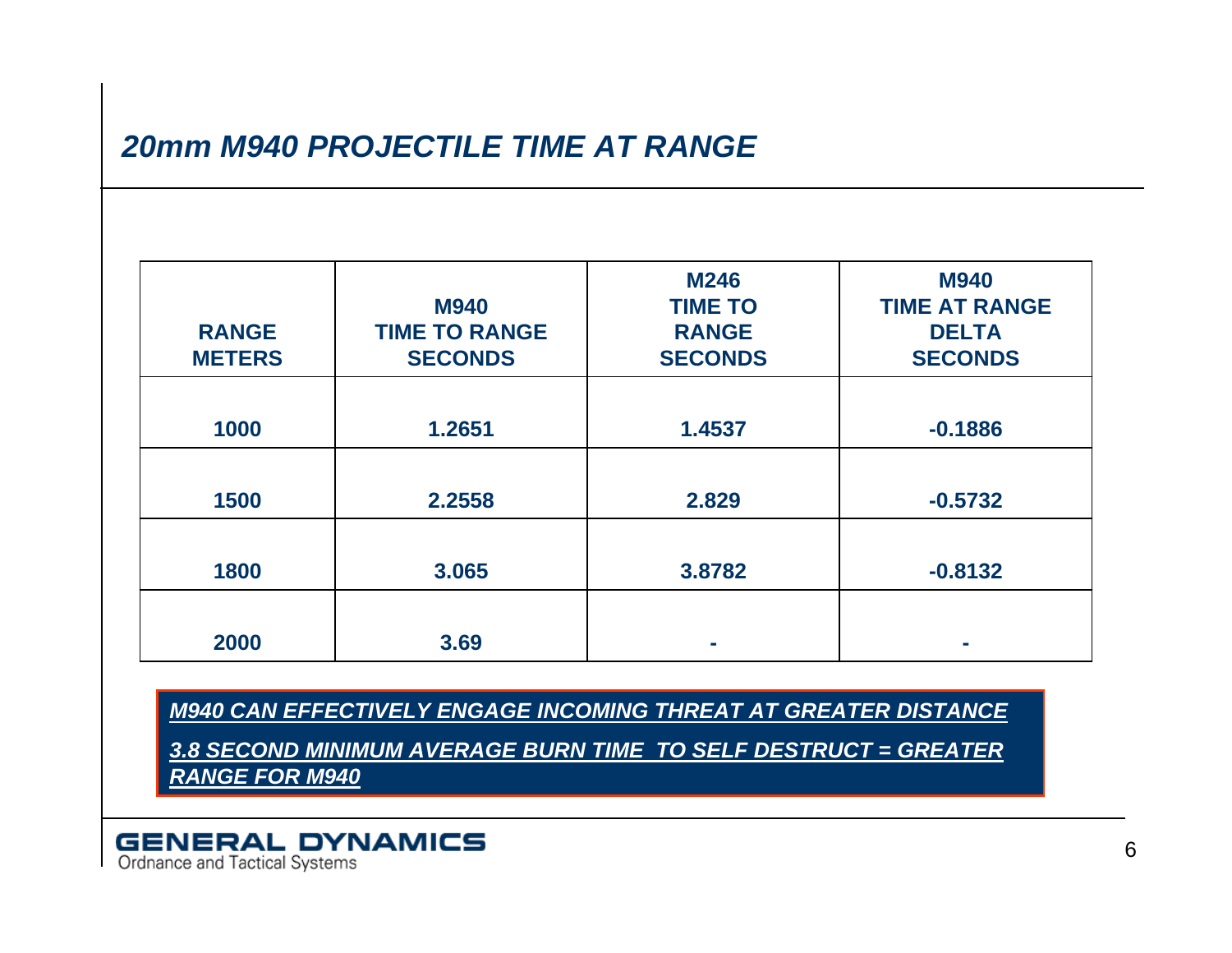#### *20mm M940 PROJECTILE VELOCITY AT RANGE*

| <b>RANGE</b><br><b>METERS</b> | <b>M940</b><br><b>VELOCITY</b><br><b>METERS/SEC</b> | <b>M246</b><br><b>VELOCITY</b><br><b>METERS/SEC</b> | <b>VELOCITY</b><br><b>DELTA</b><br><b>METERS/SEC</b> |
|-------------------------------|-----------------------------------------------------|-----------------------------------------------------|------------------------------------------------------|
| 1000                          | 600.7                                               | 460.8                                               | 139.9                                                |
| 1500                          | 422.74                                              | 305.9                                               | 116.84                                               |
| 1800                          | 332.7                                               | 269.5                                               | 63.2                                                 |
| 2000                          | 306.64                                              | <b>COL</b>                                          |                                                      |

*HIGHER M940 VELOCITY AT RANGE INCREASES RELIABILITY FOR FUNCTION AND INCREASED PENETRATION EFFECTIVENESS*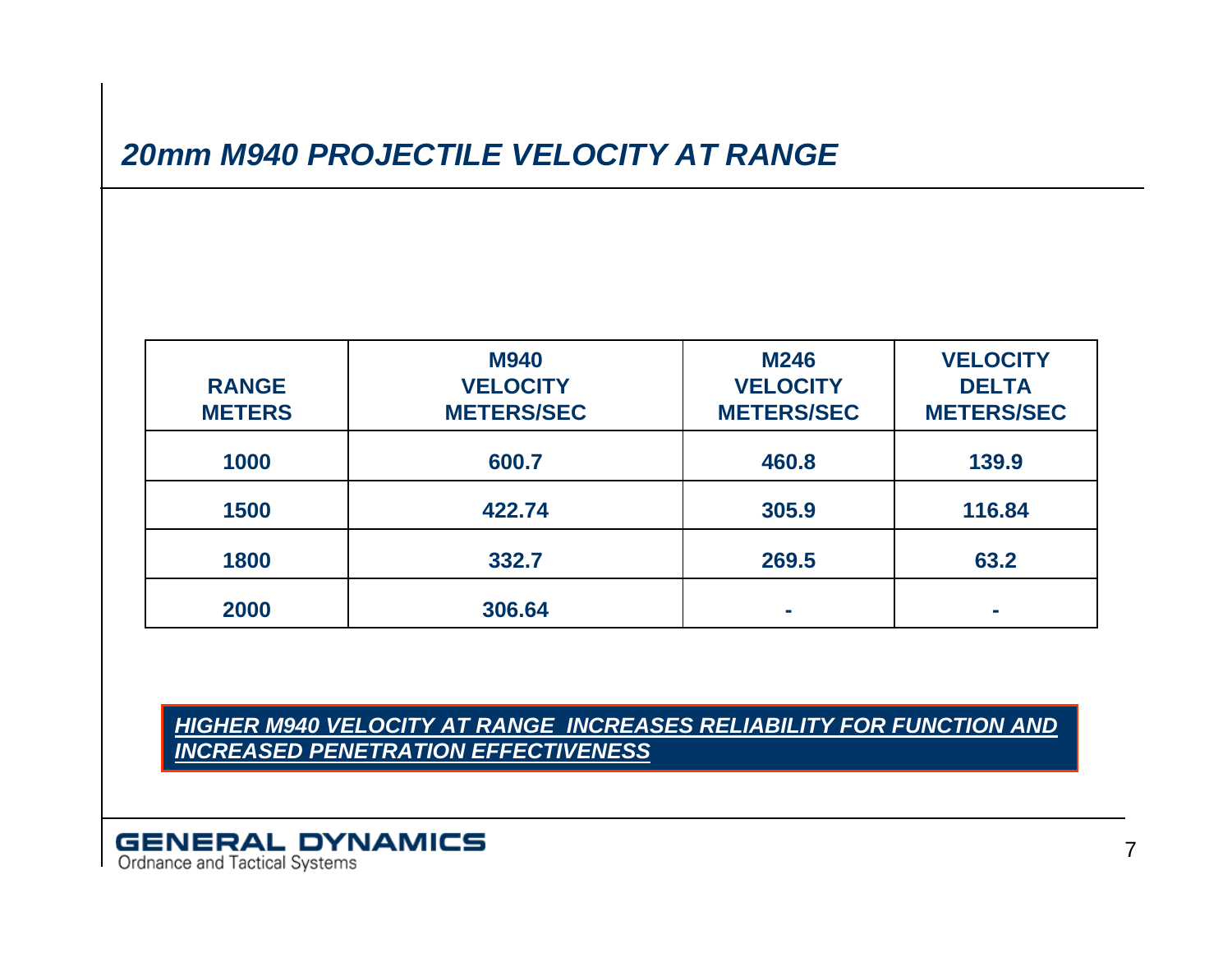#### *20mm M940 PROJECTILE TIME AT RANGE*



**M246 AVERAGE SELF DESTRUCT RANGE APPROXIMATELY** *1800* **METERS ACCEPTED M246 EFFECTIVE RANGE WITH PIVADS APPROXIMATELY 1200 METERS M940 DEMONSTRATED FUNCTION AT** *2000* **METERS AND SELF DESTRUCT AT** *2300* **METERS**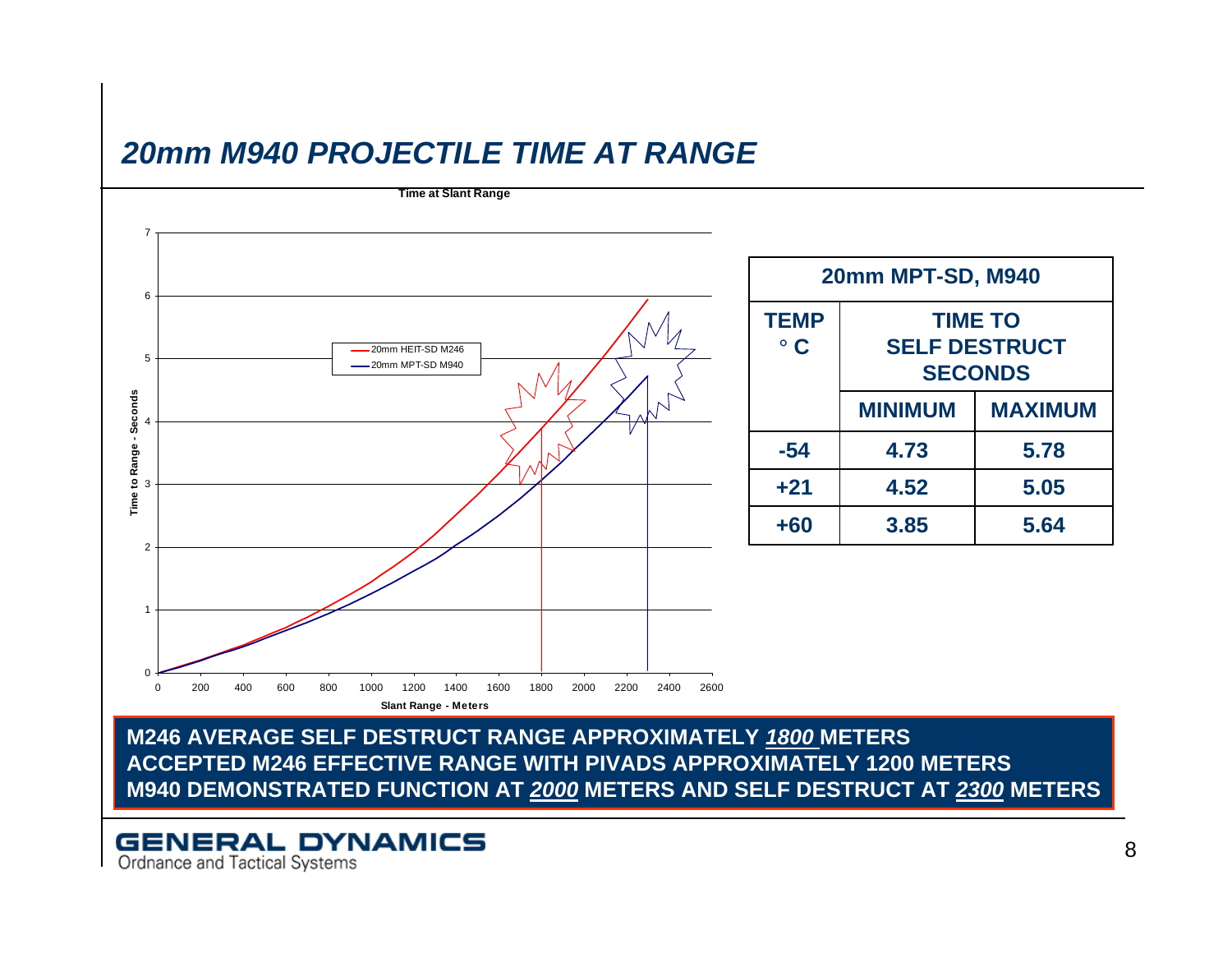#### *20mm M940 PROJECTILE DISPERSION*

| <b>CARTRIDGE</b><br><b>TEMP</b><br>$\circ$ C                                            | NO.<br>OF 10 SHOT<br><b>TARGETS</b> | <b>AVERAGE MEAN</b><br><b>RADIUS AT</b><br>500 M<br><b>INCHES</b><br>(MILS) |  |  |
|-----------------------------------------------------------------------------------------|-------------------------------------|-----------------------------------------------------------------------------|--|--|
| $-54$                                                                                   | 3                                   | 5.4<br>(0.27)                                                               |  |  |
| $+21$                                                                                   | $\mathbf{2}$                        | 6.2<br>(0.32)                                                               |  |  |
| $+60$                                                                                   | $\overline{\mathbf{3}}$             | 6.8<br>(0.34)                                                               |  |  |
| <b>COMPOSITE JUMP PREDICTION FOR M940 IS 19% LESS THAN</b><br><b>PREDICTED FOR M246</b> |                                     |                                                                             |  |  |

*LOWER M940 DISPERSION IS RESULT OF BETTER BALANCE OF PROJECTILE CENTER OF GRAVITY AND TRANSVERSE MOMENT OF INERTIA.*

*(THESE CHARACTERISTICS ARE DRIVEN IN THE WRONG DIRECTION FOR THE M246 WITH THE STEEL BODY M505 PD FUZE.)*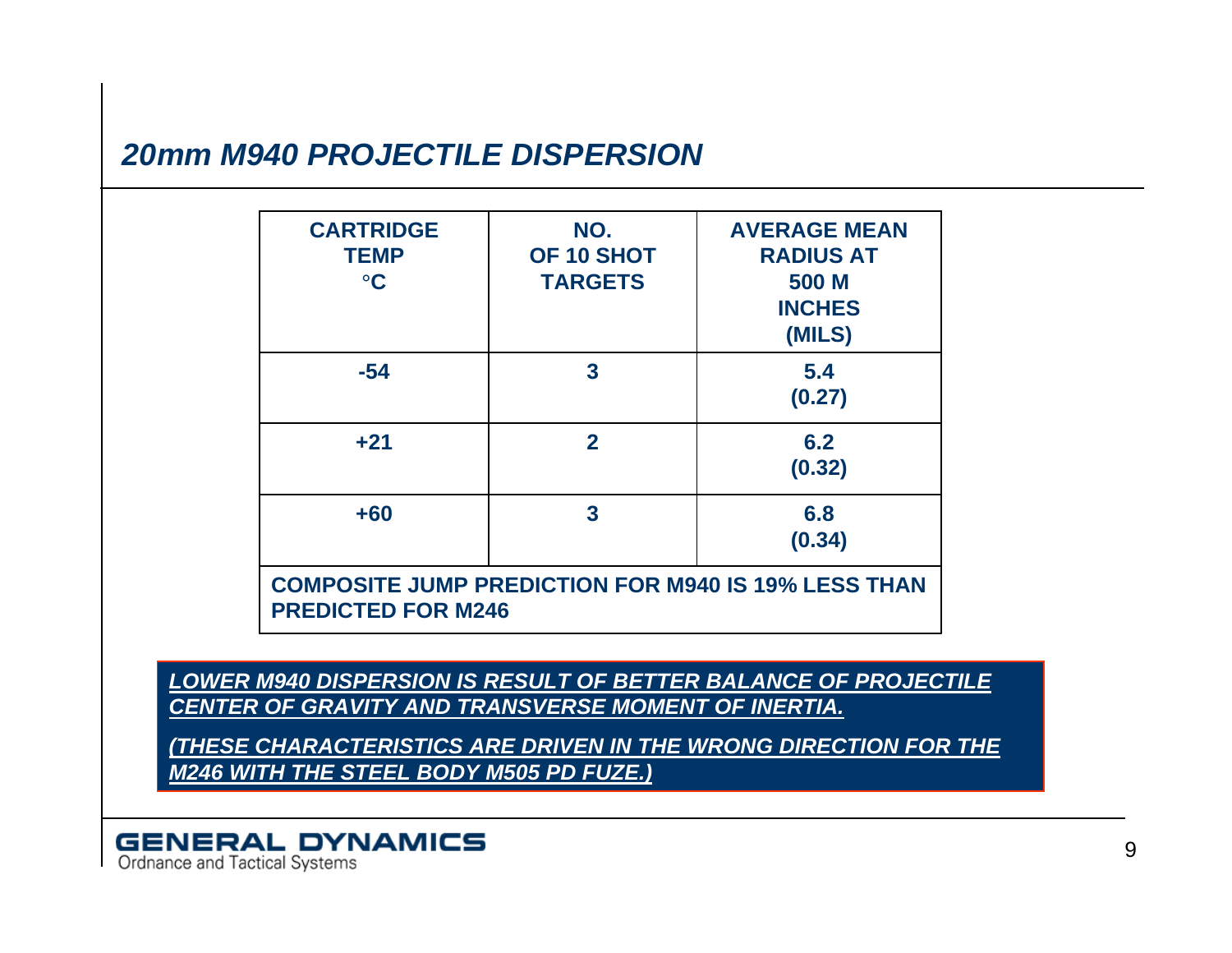



#### **HIGHER M940 KINETIC ENERGY ON TARGET TAKES REACTION DELAY** *EFFECTIVENESS INSIDE THE THREAT AT EXTENDED RANGE!*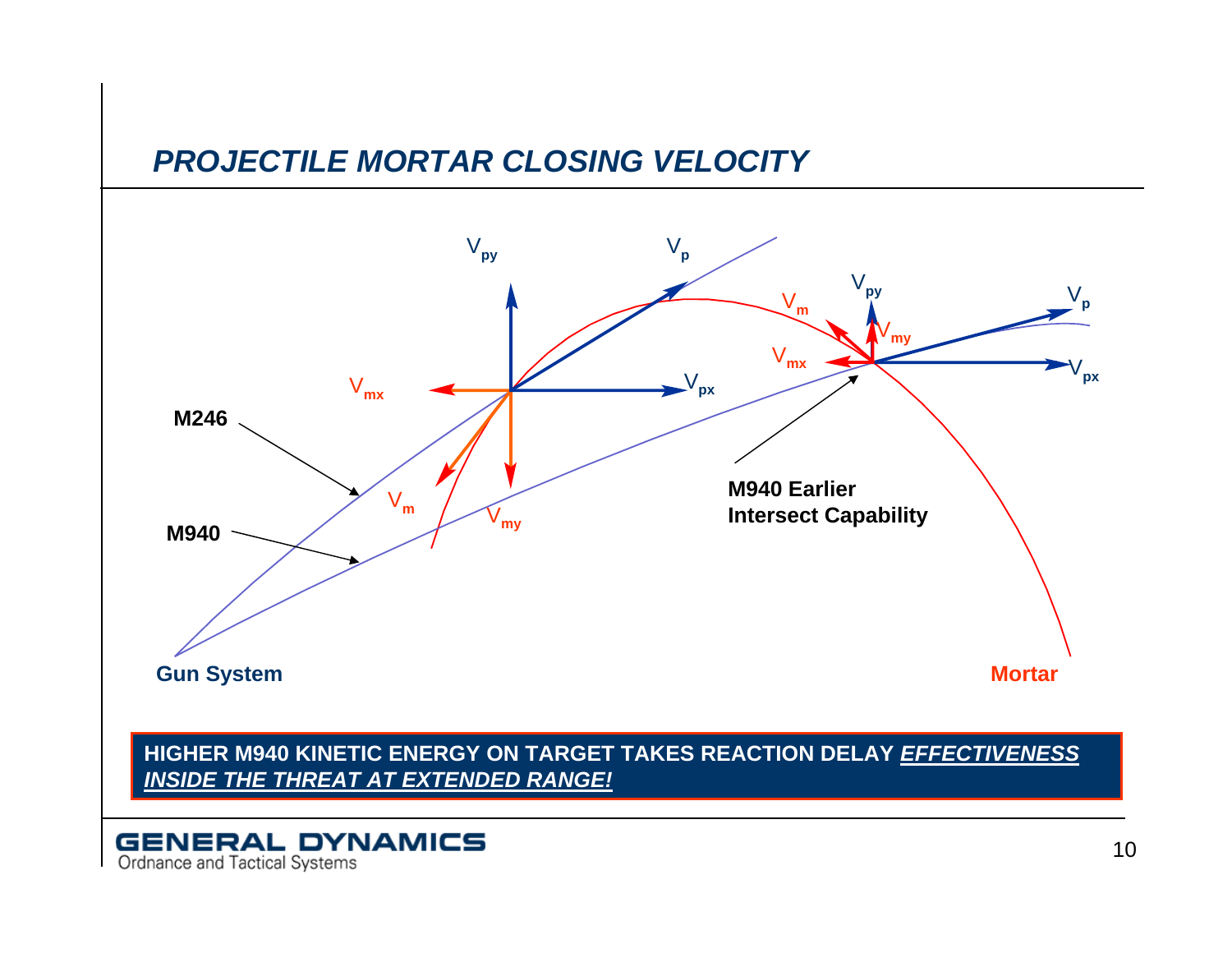

**THE MPC NOSE IS EFFECTIVE AT VERY HIGH OBLIQUE IMPACTS UNLIKE THE M505 WHICH SUFFERS RICOCHET AND DUDING AT HIGH OBLIQUITIES.**

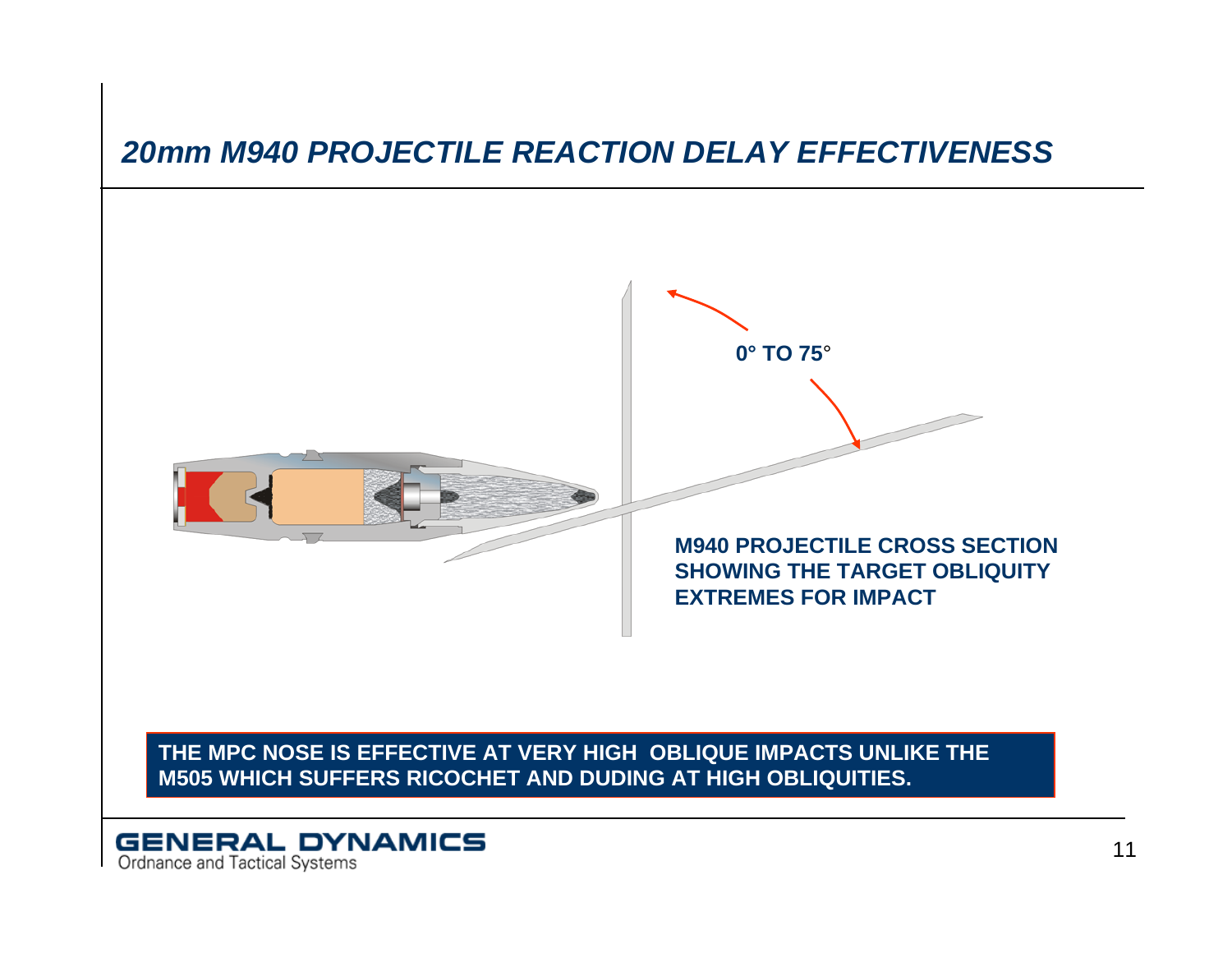

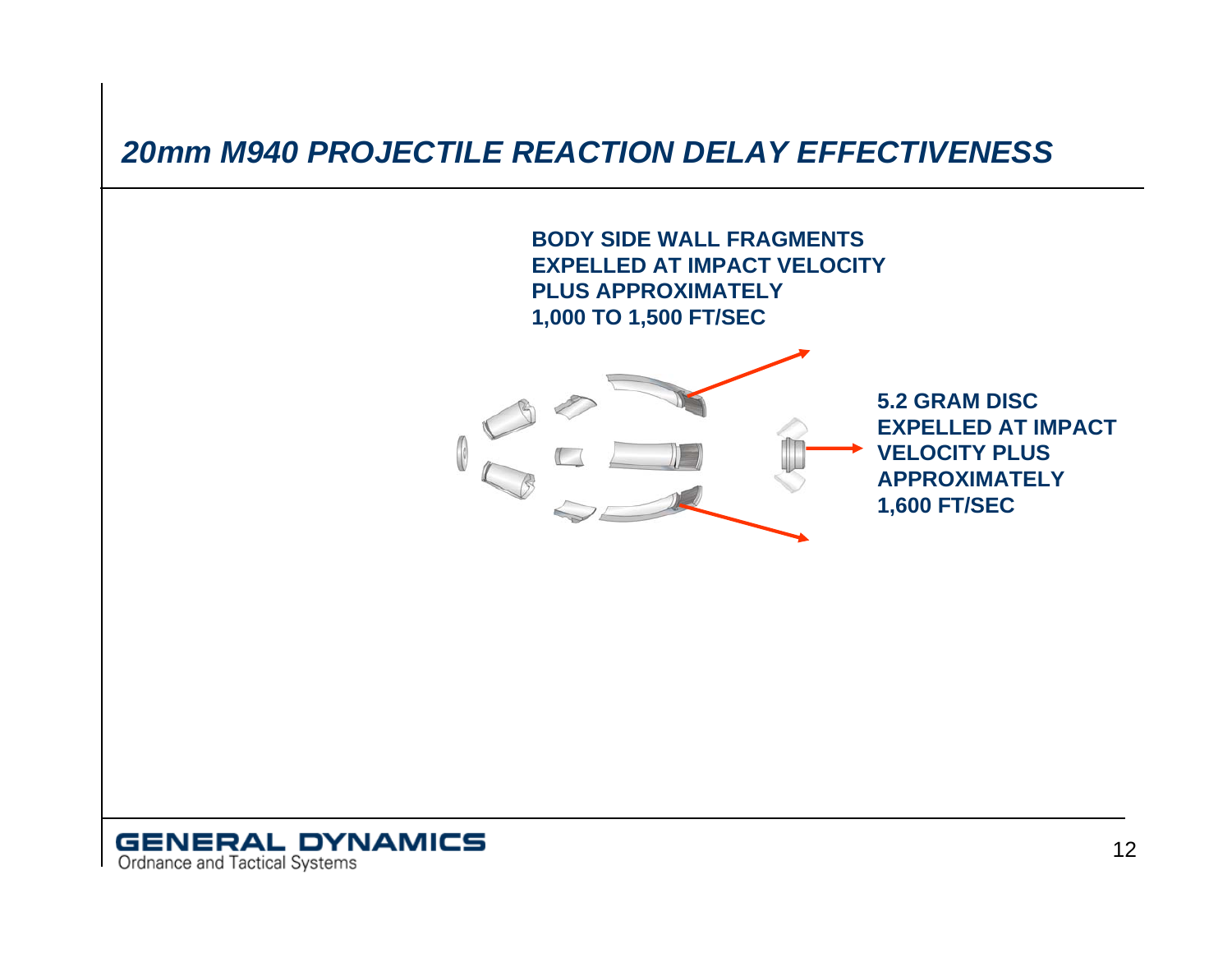

**TYPICAL VALIDPERFORATION OF 3/8" RHA**



**SPALL AND FRAGMENTSIGNATURE ON WITNESS PANEL**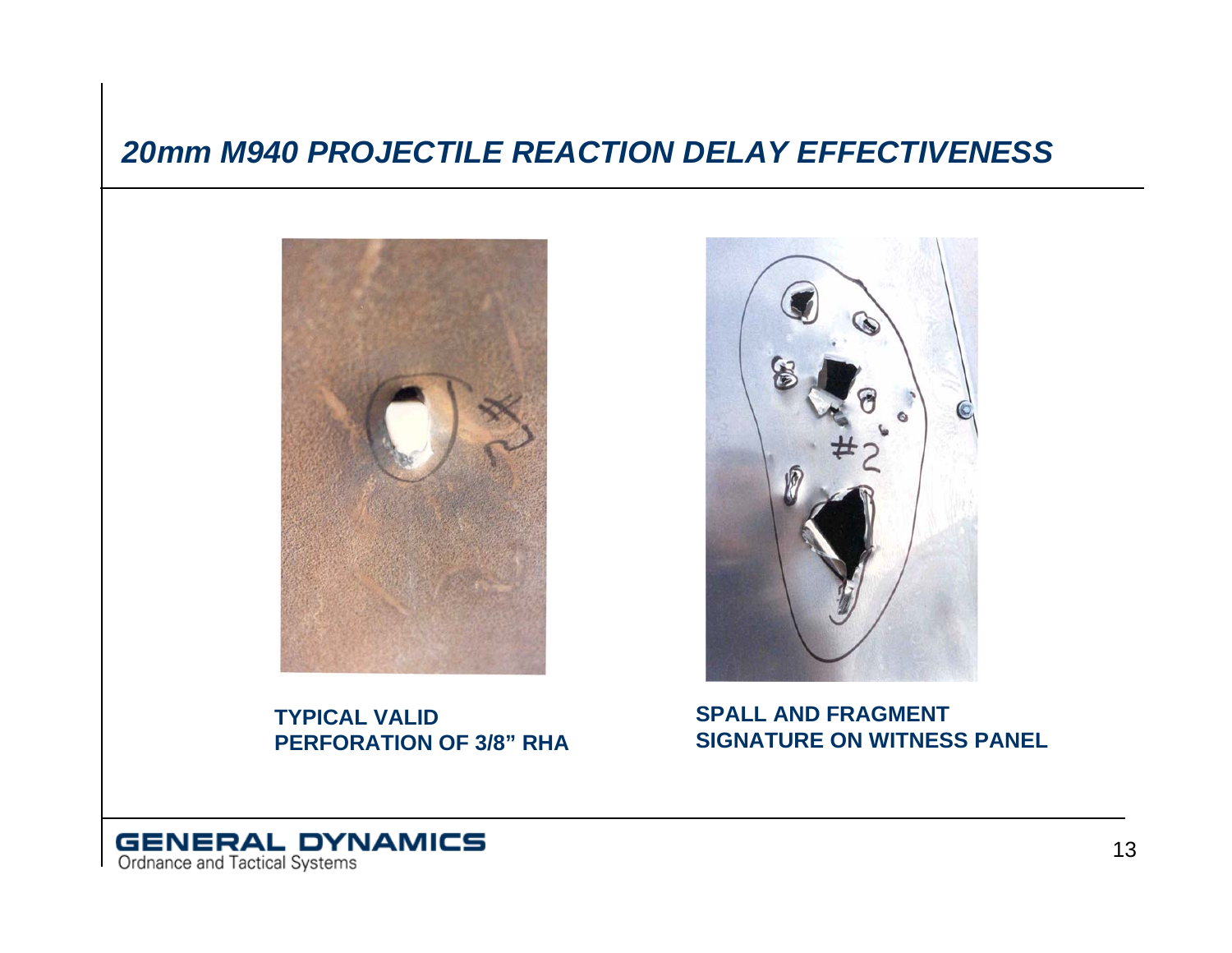

**2.0 mm ALUMINUM FOLLOWED BY 9 EACH 1.0 mm SPACED 20 cm APART**

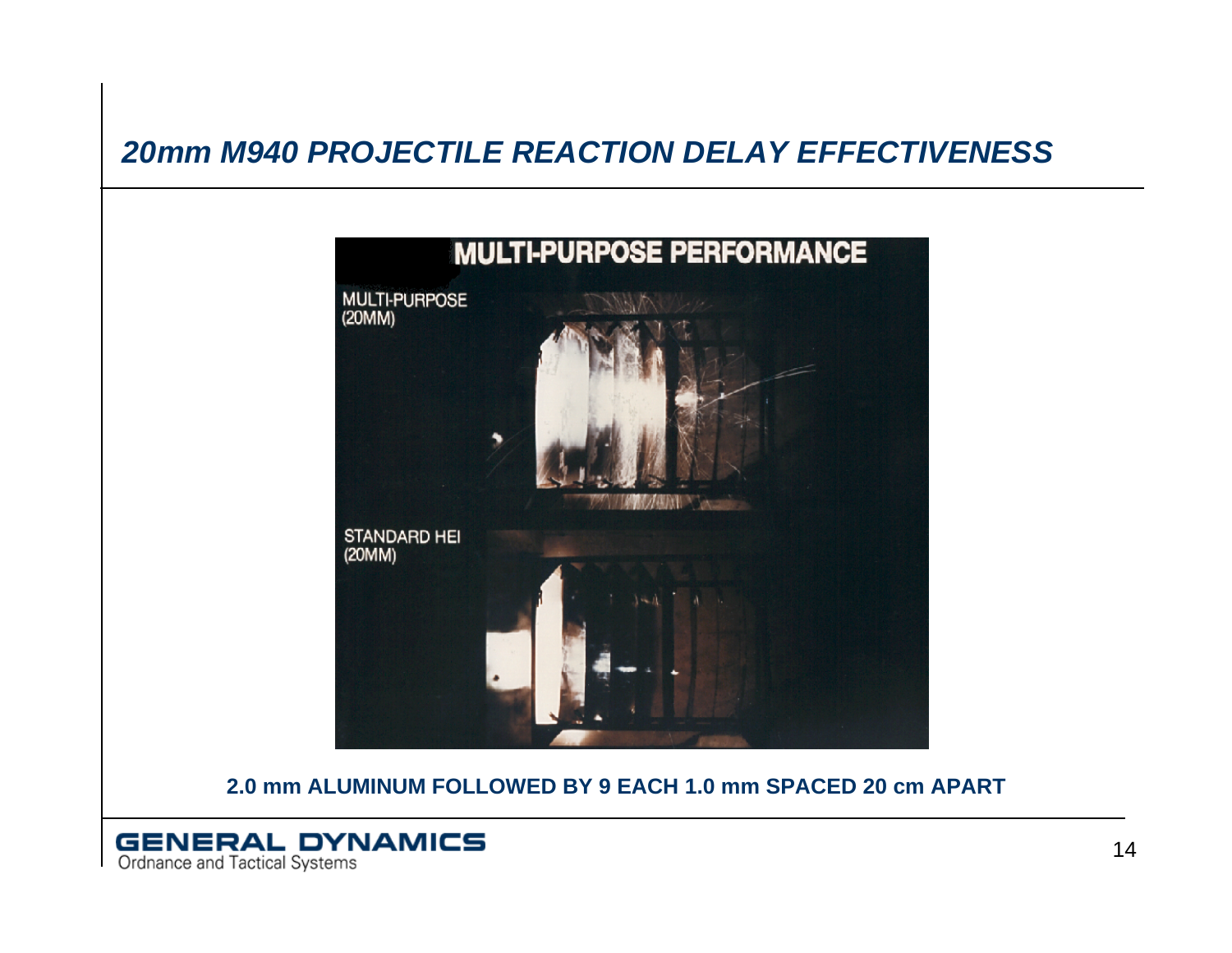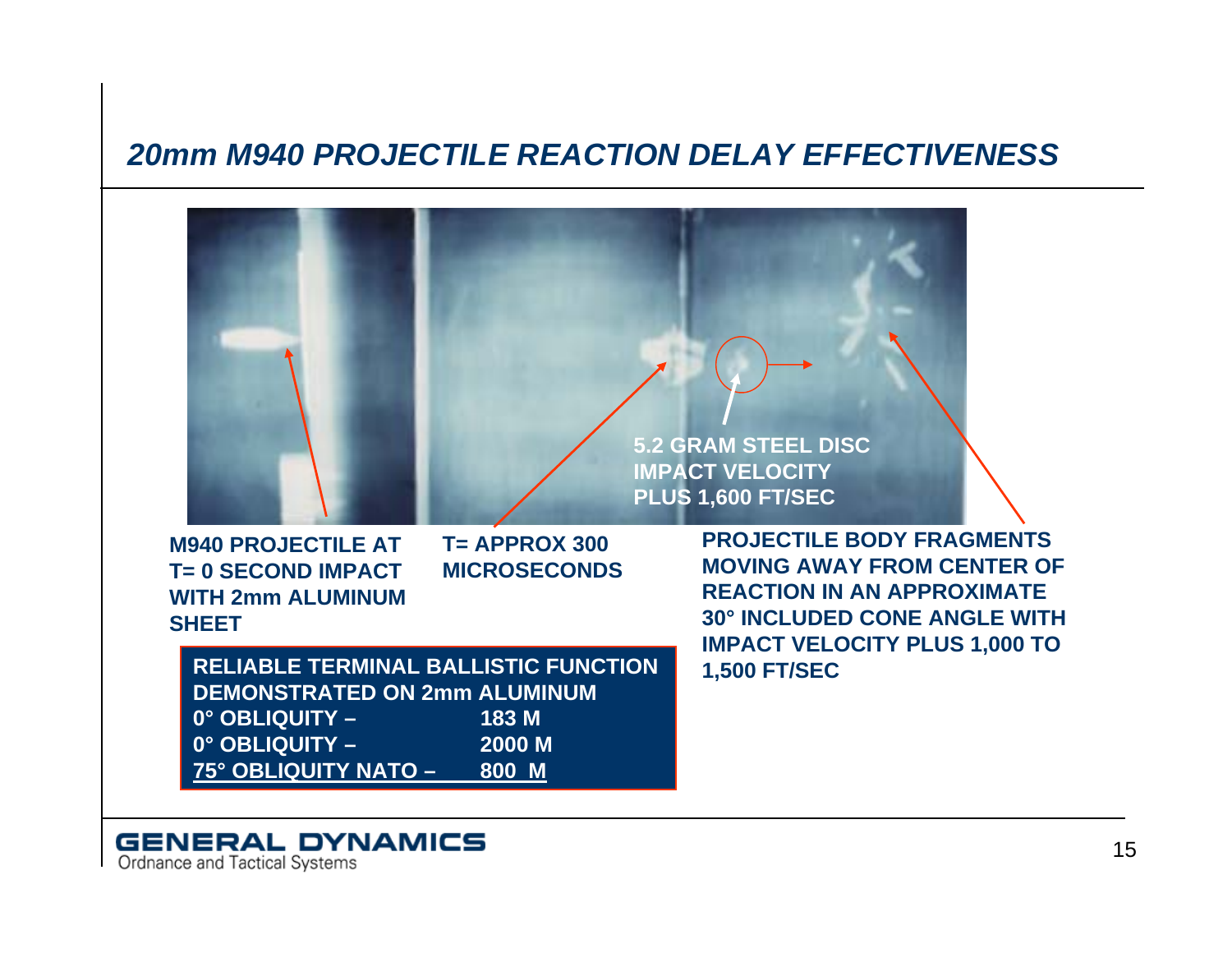#### *20mm M940 SUMMARY*

- $\bullet$ **LOWER TIME OF FLIGHT TO TARGET**
- $\bullet$ **HIGHER VELOCITY/KINETIC ENERGY ON TARGET**
- $\bullet$  **LOWER DISPERSION RESULTING IN HIGHER PROBABILITY OF HIT**
- $\bullet$  **ARMOR PENETRATION CAPABILITY RESULTING IN HIGHER PROBABILITY OF KILL**
- $\bullet$ **COMPETITIVE COST**
- $\bullet$  **RECENT TESTING HAS DEMONSTRATED M940 SUPERIOR CAPABILITY OVER THE M246**
- $\bullet$ **APPROX. 800,000 PRODUCED BY GENERAL DYNAMICS**